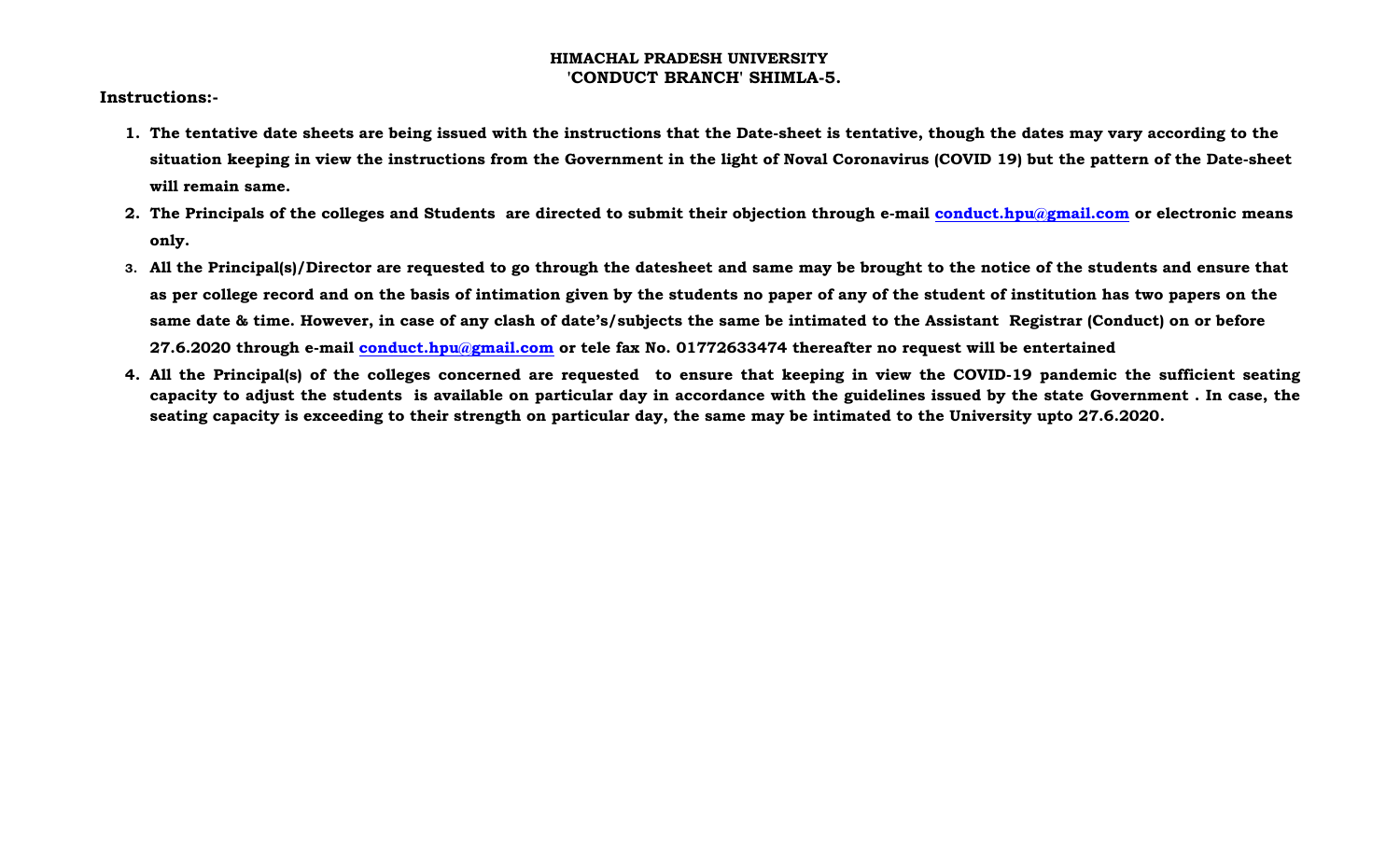#### **HIMACHAL PRADESH UNIVERSITY 'CONDUCT BRANCH' SHIMLA-5.**

Tentative Date-sheet for Under-Graduate Classes B.A/B.Sc./B.Com 2nd End-Semester(New Batch) examination under UGC CBCS to be held in July, 2020 **Theory Examination:**

|           |                                   | Time: 2.00 P.M. to 5.00 P.M | Time: 9.00 A.M. to 12.00 Noon |                                                              |                              |                |                | Time: 9.00 A.M. to 12.00 Noon                                                                        |         |              |                |                                                  |
|-----------|-----------------------------------|-----------------------------|-------------------------------|--------------------------------------------------------------|------------------------------|----------------|----------------|------------------------------------------------------------------------------------------------------|---------|--------------|----------------|--------------------------------------------------|
| Date      | Subject                           | Course No.                  | Course<br>Type                | Title of the Course                                          | Subject                      | Course No.     | Course<br>Type | Title of the Course                                                                                  | Subject | Course No.   | Course<br>Type | Title of the<br>Course                           |
| 16.7.2020 | Sanskrit                          | SKT-DSC-201                 | Core                          | Sanskrit Gadya Kavya                                         | Zoology                      | ZOOL201        | Core           | Comparative Anatomy<br>and Development<br><b>Biology of Vertebrates</b>                              |         |              |                |                                                  |
| 17.7.2020 | Public<br>Administration          | PUBA201                     | Core                          | Indian Administration                                        |                              |                |                |                                                                                                      |         |              |                |                                                  |
| 18.7.2020 | <b>Political Science</b>          | POLS201                     | Core                          | Indian Government<br>and Politics                            | Botany                       | BOTA201        | Core           | Plant Ecology and<br>Taxonomy                                                                        | B.Com   | <b>BC2.2</b> | Core           | Business Law                                     |
| 20.7.2020 | Nutrition and<br>Health Education | BANHE202                    | Core                          | Nutrition for the<br>Family                                  | Mathematics                  | MATH201        | Core           | Differential Equations                                                                               |         |              |                |                                                  |
|           | Tourism                           | TTMC201                     | Core                          | Tourism Resources of<br>India                                |                              |                |                |                                                                                                      |         |              |                |                                                  |
|           | Painting                          | PAIN201                     | Core                          | Introduction to<br>Painting II                               |                              |                |                |                                                                                                      |         |              |                |                                                  |
|           | Applied Art                       | APPL201                     | Core                          | Introduction to Applied<br>Art-II                            |                              |                |                |                                                                                                      |         |              |                |                                                  |
|           | Psychology                        | BAPSYC202                   | Core                          | Introduction to Social<br>Psychology                         |                              |                |                |                                                                                                      |         |              |                |                                                  |
|           | <b>BA JMC</b>                     | BJMCGE201                   | GE                            | <b>Broadcast</b><br><b>Communication Basics</b>              |                              |                |                |                                                                                                      |         |              |                |                                                  |
|           | Philosophy                        | PHIL202CC                   | Core                          | Indian Philosophy-I                                          |                              |                |                |                                                                                                      |         |              |                |                                                  |
| 21.7.2020 | English                           | ENGL202                     | Core                          | English Literature-2<br>(Poems, Short-Stories<br>and Essays) | Chemistry                    | CHEMCC202      | Core           | Chemical Energetics,<br>Equilibria &<br>Functional Group<br>Organic Chemistry                        |         |              |                |                                                  |
| 22.7.2020 | Hindi                             | HIND201                     | Core                          | Madhyakalin Hindi<br>Kavita                                  |                              |                |                |                                                                                                      |         |              |                |                                                  |
| 23.7.2020 | English                           | ENGL201                     | Compulsory                    | English-II (Essays,<br>Poetry and Grammar)                   |                              |                |                |                                                                                                      |         |              |                |                                                  |
| 24.7.2020 | Sanskrit                          | SK T-DSC-202                | Core                          | Niti Sahitya                                                 | B.Sc.<br>Physical<br>Science | BPHS201        | Core           | Data Structure and<br>File Processing                                                                | B.Com   | <b>BC2.3</b> | Core           | <b>Business</b><br>Mathematics and<br>Statistics |
|           |                                   |                             |                               |                                                              | <b>BA JMC</b>                | BJMCPC201      | Core           | Introduction to Radio<br>and TV                                                                      |         |              |                |                                                  |
|           |                                   |                             |                               |                                                              | Music                        | <b>MUSI203</b> | Core           | Theory of Indian<br>Music (General) &<br>Biographies of<br>Musicians,<br>Composers &<br>Musicologist |         |              |                |                                                  |

Contd..P…2…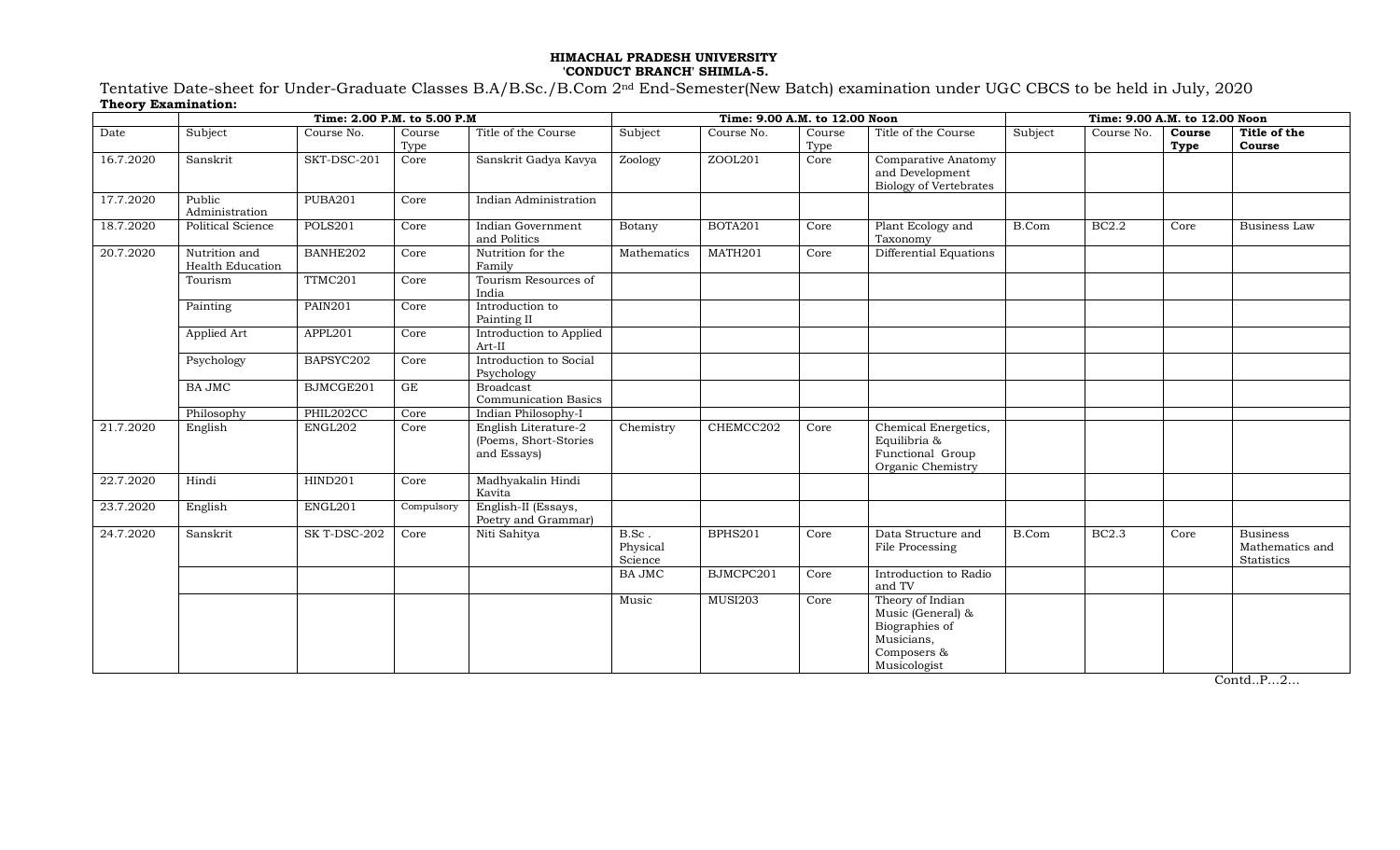|           |                         | Time: 2.00 P.M. to 5.00 P.M. |                | Time: 9.00 A.M. to 12.00 Noon                                                                 |           |                                                | Time: 9.00 A.M. to 12.00 Noon |                                                                 |         |            |                |                        |
|-----------|-------------------------|------------------------------|----------------|-----------------------------------------------------------------------------------------------|-----------|------------------------------------------------|-------------------------------|-----------------------------------------------------------------|---------|------------|----------------|------------------------|
| Date      | Subject                 | Course No.                   | Course<br>Type | Title of the Course                                                                           | Subject   | Course No.                                     | Course<br>Type                | Title of the Course                                             | Subject | Course No. | Course<br>Type | Title of the<br>Course |
| 27.7.2020 | Geography               | GEOGP202CC                   | Core           | Human Geography<br>(Common with<br>B.Sc'Hons<br>GEOGH203CC old<br>code and 201CC New<br>code) | Physics   | <b>PHYS201</b>                                 | Core                          | Electricity and<br>Magnetism<br>/Electricity<br>Magnetism & EMT |         |            |                |                        |
| 28.7.2020 | English                 | ENGL203                      | AECC           | Writing Skills<br>(Common for all)                                                            |           |                                                |                               |                                                                 |         |            |                |                        |
| 30.7.2020 | Computer<br>Application | BACS201                      | Core           | Data Base<br>Management System                                                                | Economics | ECON202                                        | Core                          | Principles of<br>Microeconomics-II                              |         |            |                |                        |
|           | Physical<br>Education   | <b>PED201</b>                | Core           | Olympic Movement<br>and Organisation of<br>Tournaments                                        | Geology   | GEOL-201                                       | Core                          | Crystallography and<br>Mineralogy                               |         |            |                |                        |
| 31.7.2020 | Sociology               | SOCL201                      | Core           | Sociology of India                                                                            | History   | <b>HIST102</b>                                 | Core                          | History of India from<br>C.300 to 1206                          |         |            |                |                        |
| 03.8.2020 | Sanskrit                | SKT-AECC-<br>211             | AECC           | Vyakaran aur Anuvad<br>(Common for all)                                                       | Hindi     | HIND200(old<br>$Code$ /<br>HIND300(New<br>Code | Core/<br>Compuls<br>ory       | Prayojanmulak Hindi                                             |         |            |                |                        |
| 04.8.2020 | Environment<br>Science  | ENVS2AECC0                   | AECC           | <b>Environment Science</b>                                                                    | Hindi     | HIND202                                        | AECC                          | Hindi Bhasha aur<br>Samprekshan<br>(Common for all)             |         |            |                |                        |

Dated: Shimla-5, the 16.6.2020

Sd/- Sd/- Assistant Registrar (Conduct) Controller of Examinations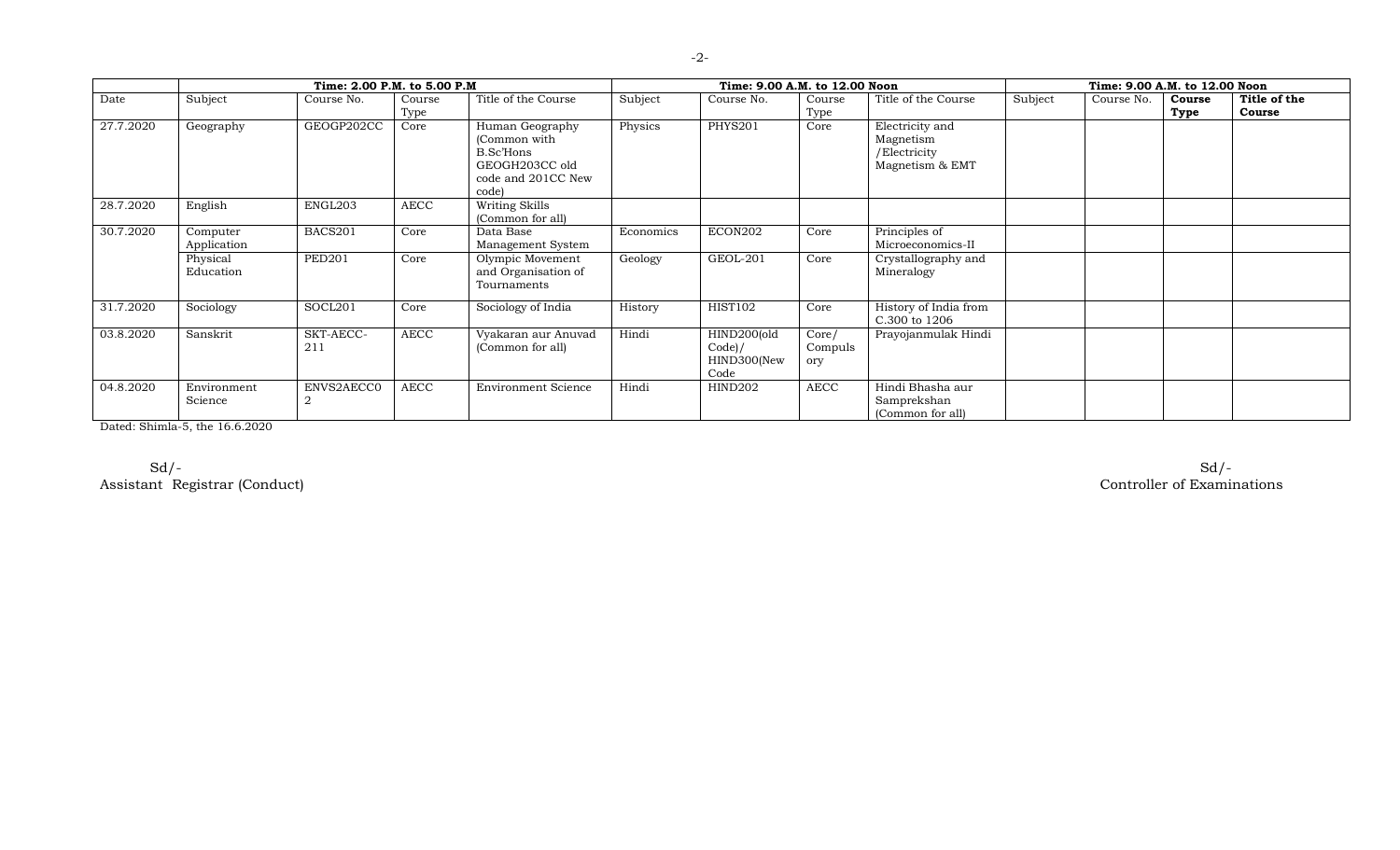# **HIMACHAL PRADESH UNIVERSITY**

#### **'CONDUCT BRANCH' SHIMLA-5.**

Tentative Date-sheet for Under-Graduate Classes B.A/B.Sc./B.Com 4th End-Semester(New Batch) examination under UGC CBCS to be held in July, 2020 **Theory Examination:**

|           | Time: 9.00 A.M. to 12.00 Noon      |                     | Time: 2.00 P.M. to 5.00 P.M |                                                                                                               |             |                 |        | Time: 2.00 P.M. to 5.00 P.M                                                                     |              |               |            |                                                    |
|-----------|------------------------------------|---------------------|-----------------------------|---------------------------------------------------------------------------------------------------------------|-------------|-----------------|--------|-------------------------------------------------------------------------------------------------|--------------|---------------|------------|----------------------------------------------------|
| Date      | Subject                            | Course No.          | Course                      | <b>Title of the Course</b>                                                                                    | Subject     | Course No.      | Course | <b>Title of the Course</b>                                                                      | Subject      | Course No.    | Course     | Title of the                                       |
|           |                                    |                     | Type                        |                                                                                                               |             |                 | Type   |                                                                                                 |              |               | Type       | Course                                             |
| 16.7.2020 | Apparel Design<br>and Construction | <b>BAADC 405</b>    | (Core)                      | Fashion Studies and<br>Design Development                                                                     | English     | <b>ENGL 402</b> | (Core) | <b>Literacy Cross</b><br>Currents : (Modern<br>Indian Literature<br>Poems and Short<br>Stories) |              |               |            |                                                    |
|           | Nutrition and<br>Health Education  | <b>BANHE 405</b>    | (Core)                      | Public Health Nutrition                                                                                       |             |                 |        |                                                                                                 |              |               |            |                                                    |
|           | Sculpture                          | SCUL <sub>401</sub> | Core                        | Introduction to early<br>Indian Contemporary<br>Sculptor's                                                    |             |                 |        |                                                                                                 |              |               |            |                                                    |
|           | Dance                              | <b>DANC 407</b>     | (Core)                      | Fundamental<br>Technicalities of Dance                                                                        |             |                 |        |                                                                                                 |              |               |            |                                                    |
|           | Applied Art                        | <b>APPL 401</b>     | (Core)                      | <b>Advertising Business</b><br>Communication and<br>Marketing                                                 |             |                 |        |                                                                                                 |              |               |            |                                                    |
|           | Tourism                            | <b>TTMC 401</b>     | (Core)                      | Tourism Organizations<br>& Associations                                                                       |             |                 |        |                                                                                                 |              |               |            |                                                    |
|           | Painting                           | <b>PAIN 401</b>     | (Core)                      | Study of Major Western<br>Artist                                                                              |             |                 |        |                                                                                                 |              |               |            |                                                    |
| 17.7.2020 | <b>Political Science</b>           | <b>POLS 401</b>     | (Core)                      | Introduction to<br><b>International Relations</b>                                                             | Physics     | <b>PHYS 401</b> | (Core) | Waves & Optics                                                                                  | B.Com        | BC 4.2        | Core       | Corporate<br>Accounting                            |
|           |                                    |                     |                             |                                                                                                               | Zoology     | ZOOL 401        | (Core) | Genetics and<br><b>Evolutionary Biology</b>                                                     |              |               |            |                                                    |
| 18.7.2020 | Sociology                          | <b>SOCL 401</b>     | (Core)                      | Methods of Sociological<br>Enquiry                                                                            |             |                 |        |                                                                                                 |              |               |            |                                                    |
| 20.7.2020 | Hindi                              | HIND400             | (Compulso<br>rv)            | Anivarya Hindi<br>'Rachna Punj'                                                                               |             |                 |        |                                                                                                 |              |               |            |                                                    |
| 21.7.2020 | History                            | <b>HIST 104</b>     | (Core)                      | History of India from<br>1707 - 1950                                                                          |             |                 |        |                                                                                                 |              |               |            |                                                    |
| 22.7.2020 | English                            | ENGL 403            | AEEC/<br><b>SEC</b>         | <b>Translation Studies</b><br>and Principles of<br><b>Translation Common</b><br>with (ENGL 404 H<br>AEEC/SEC) |             |                 |        |                                                                                                 | <b>B.Com</b> | BC 4.3        | Core       | Cost Accounting<br>(Common with<br><b>BCH 4.1)</b> |
| 23.7.2020 | Geography                          | GEOGP 404<br>CC     | (Core)                      | Environmental<br>Geography(Common<br>with GEOGH402CC)                                                         | Chemistry   | CHEM CC 404     | (Core) | Coordination<br>Chemistry, States of<br>Matter & Chemical<br>Kinetics                           |              |               |            |                                                    |
| 24.7.2020 | Hindi                              | <b>HIND401</b>      | (Core)                      | Hindi Gadya Sahitya                                                                                           | Botany      | <b>BOTA 401</b> | (Core) | Plant Physiology and<br>Metabolism                                                              |              |               |            |                                                    |
|           |                                    |                     |                             |                                                                                                               | Mathematics | <b>MATH 401</b> | (Core) | Algebra                                                                                         |              |               |            |                                                    |
| 27.7.2020 | Sanskrit                           | SKT DSC-401         | (Core)                      | Sanskrit Vyakaran                                                                                             |             |                 |        |                                                                                                 |              |               |            |                                                    |
| 28.7.2020 | Public<br>Administration           | <b>PUBA 401</b>     | (Core)                      | Development<br>Administration                                                                                 | Geology     | <b>GEOL-401</b> | (Core) | Stratigraphy and<br>Palaeontology                                                               | B.Com        | <b>BC</b> 4.4 | <b>SEC</b> | E-Commerce                                         |
| 30.7.2020 | Sanskrit                           | SKT-AEEC-<br>403    | (AEEC/SE)<br>$\mathcal{C}$  | Pantanjal Yogsutra                                                                                            |             |                 |        |                                                                                                 |              |               |            |                                                    |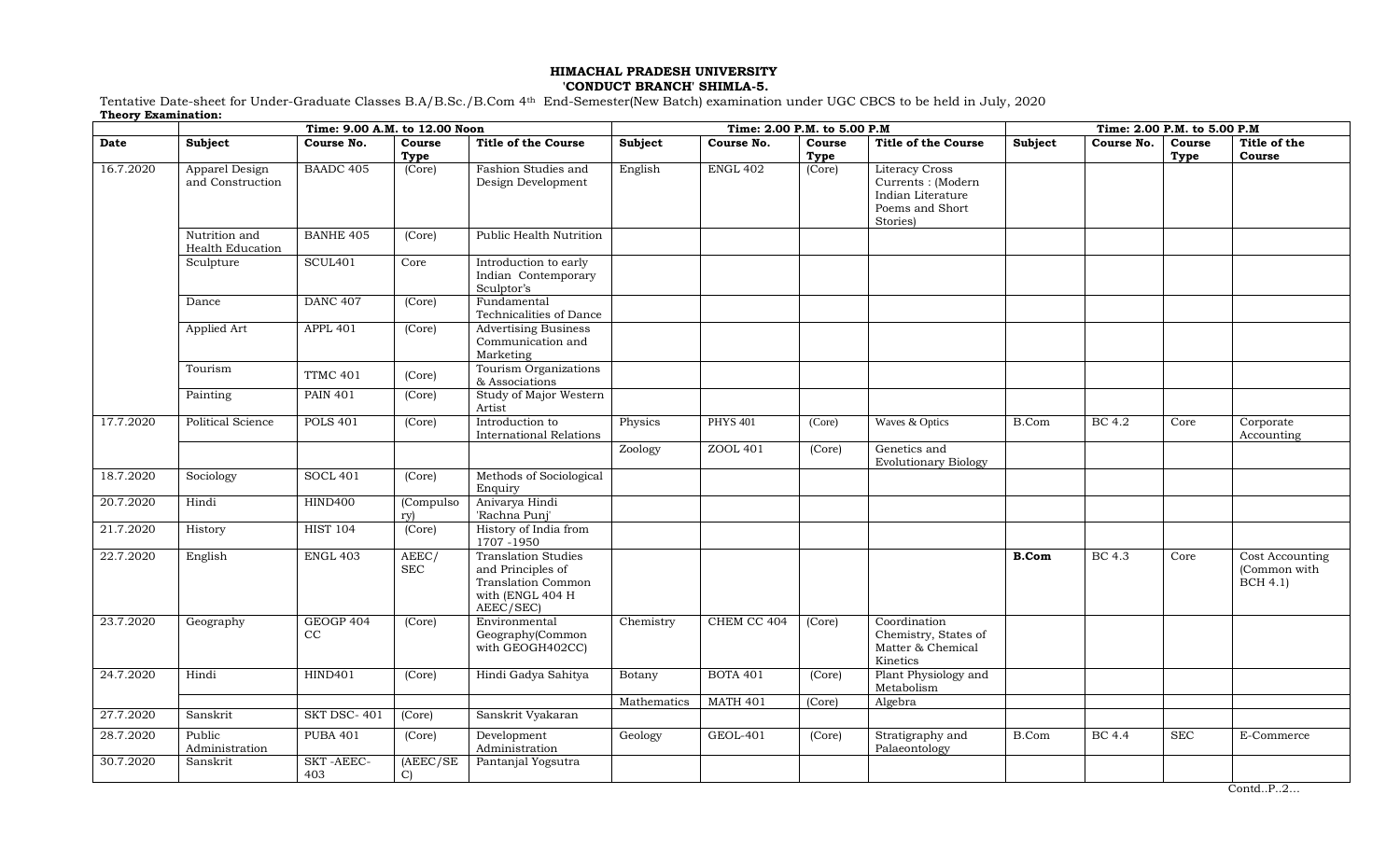|           | Time: 9.00 A.M. to 12.00 Noon      |                         |                |                                                                                                                   | Time: 2.00 P.M. to 5.00 P.M |                        |                |                                                          |         | Time: 2.00 P.M. to 5.00 P.M |                |                        |  |
|-----------|------------------------------------|-------------------------|----------------|-------------------------------------------------------------------------------------------------------------------|-----------------------------|------------------------|----------------|----------------------------------------------------------|---------|-----------------------------|----------------|------------------------|--|
| Date      | <b>Subject</b>                     | Course No.              | Course<br>Type | <b>Title of the Course</b>                                                                                        | <b>Subject</b>              | Course No.             | Course<br>Type | <b>Title of the Course</b>                               | Subject | Course No.                  | Course<br>Type | Title of the<br>Course |  |
| 31.7.2020 | Economics                          | <b>ECON 404</b>         | (Core)         | Principles of<br>Macroeconomics-II                                                                                |                             |                        |                |                                                          |         |                             |                |                        |  |
| 03.8.2020 | Sanskrit                           | SKT DSC-402             | (Core)         | Vyakaran avam<br>Sayojan                                                                                          | Physical<br>Science         | <b>BPHS-401</b>        | (Core)         | Design and Analysis<br>of Algorithms                     |         |                             |                |                        |  |
|           |                                    |                         |                |                                                                                                                   | Psychology                  | <b>BAPSY C 405</b>     | (Core)         | Statistical Methods<br>and Psychological<br>Research     |         |                             |                |                        |  |
| 04.8.2020 | Economics                          | <b>ECON 416</b>         | (SEC)          | Economy of Himachal<br>Pradesh(Common<br>with ECONH427)                                                           | Botany                      | <b>BOTA 402</b>        | (SEC)          | Nursery and<br>Gardening                                 |         |                             |                |                        |  |
|           | Geography                          | GEOGP 402<br><b>SEC</b> | (SEC)          | Remote Sensing and<br><b>GPS</b>                                                                                  | Physics                     | <b>PHYS 402</b>        | (SEC)          | <b>Electrical Circuits and</b><br>Network Skills         |         |                             |                |                        |  |
|           | Mathematics                        | <b>MATH 404</b>         | (SEC)          | Number Theory                                                                                                     | Zoology                     | ZOOL 402               | (SEC)          | Apiculture                                               |         |                             |                |                        |  |
|           | Hindi                              | <b>HIND403</b>          | (SEC)          | Sambhashan Kala                                                                                                   | Geology                     | <b>GEOL-402</b>        | (SEC)          | Environmental<br>Geology                                 |         |                             |                |                        |  |
|           | History                            | <b>HIST 120</b>         | (SEC)          | Ethnographic<br>Practices in India:<br>Tradition of<br>Embroidery; Textile<br>Making, Knitting and<br>Handicrafts | Chemistry                   | <b>CHEM SEC</b><br>402 | (SEC)          | Fuel Chemistry &<br>Chemistry of<br>Cosmetics & Perfumes |         |                             |                |                        |  |
|           | JMC                                | <b>BJMC PS</b><br>401P  | (SEC)          | Skills for New Media                                                                                              | Botany                      | <b>BOTA 403</b>        | (SEC)          | Floriculture                                             |         |                             |                |                        |  |
|           | Hindi                              | <b>HIND402</b>          | (SEC)          | Anuvad Vigyan                                                                                                     | Physics                     | <b>PHYS 403</b>        | (SEC)          | <b>Basic Instrumentation</b><br>Skills                   |         |                             |                |                        |  |
|           | History                            | <b>HIST 119</b>         | (SEC)          | Indian History and<br>Culture                                                                                     | Physical<br>Science         | <b>BPHS-402</b>        | <b>SEC</b>     | Programming in<br>Visual Basics                          |         |                             |                |                        |  |
|           | <b>Political Science</b>           | <b>POLS 402</b>         | (SEC)          | Public Opinion &<br>Survey Research                                                                               |                             | <b>BPHS-403</b>        |                | Programming in JAVA                                      |         |                             |                |                        |  |
|           | Economics                          | <b>ECON 415</b>         | (SEC)          | Research<br>Methodology                                                                                           |                             |                        |                |                                                          |         |                             |                |                        |  |
|           | Apparel Design<br>and Construction | <b>BAADC 406</b>        | (SEC)          | Apparel Retail                                                                                                    |                             |                        |                |                                                          |         |                             |                |                        |  |
|           | Nutrition and<br>Health Education  | <b>BANHE 406</b>        | (SEC)          | Nutrition and Fitness                                                                                             |                             |                        |                |                                                          |         |                             |                |                        |  |
|           | Sociology                          | <b>SOCL 402</b>         | (SEC)          | Sociology of<br>Environment                                                                                       |                             |                        |                |                                                          |         |                             |                |                        |  |
|           | Computer<br>Application            | <b>BACS402</b>          | (SEC)          | Search Engine<br>Optimization                                                                                     |                             |                        |                |                                                          |         |                             |                |                        |  |
|           | Physical<br>Education              | <b>PED 402</b>          | (SEC)          | <b>Sports Training</b>                                                                                            |                             |                        |                |                                                          |         |                             |                |                        |  |
|           | Philosophy                         | PHIL402 SEC             | (SEC)          | Ethics -I                                                                                                         |                             |                        |                |                                                          |         |                             |                |                        |  |
|           | Public                             | <b>PUBA 402</b>         | (SEC)          | Human Resource &                                                                                                  |                             |                        |                |                                                          |         |                             |                |                        |  |
|           | Administration                     |                         |                | Logistic Management                                                                                               |                             |                        |                |                                                          |         |                             |                |                        |  |
|           | Psychology                         | <b>BAPSY C 406</b>      | (SEC)          | <b>Making Decisions</b>                                                                                           |                             |                        |                |                                                          |         |                             |                |                        |  |
|           | Mathematics                        | <b>MATH 402</b>         | (SEC)          | Vector Calculus                                                                                                   |                             |                        |                |                                                          |         |                             |                |                        |  |
|           | Mathematics                        | <b>MATH 403</b>         | (SEC)          | Theory of Equations                                                                                               |                             |                        |                |                                                          |         |                             |                |                        |  |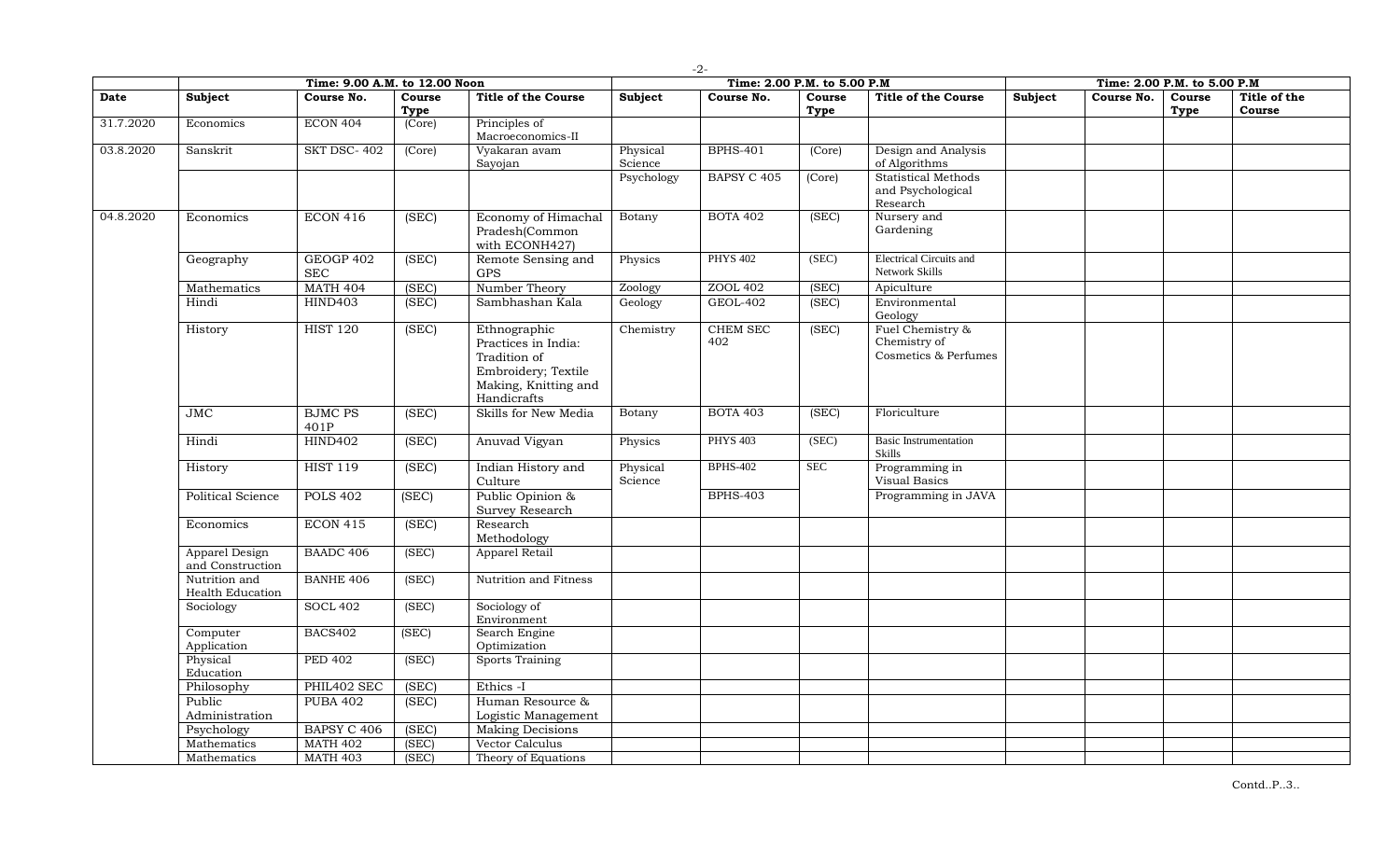|           |                         |                               |                |                                                                                                        |                       | $-3-$                        |                |                     |         |                              |                |                        |
|-----------|-------------------------|-------------------------------|----------------|--------------------------------------------------------------------------------------------------------|-----------------------|------------------------------|----------------|---------------------|---------|------------------------------|----------------|------------------------|
|           |                         | Time: 9.00 A.M. to 12.00 Noon |                |                                                                                                        |                       | Time: 2.00 P.M. to 5.00 P.M. |                |                     |         | Time: 2.00 P.M. to 5.00 P.M. |                |                        |
| Date      | Subject                 | Course No.                    | Course<br>Type | Title of the Course                                                                                    | Subject               | Course No.                   | Course<br>Type | Title of the Course | Subject | Course No.                   | Course<br>Type | Title of the<br>Course |
| 05.8.2020 | Philosophy              | PHIL404 CC                    | (Core)         | Indian Philosophy-3                                                                                    | Physical<br>Education | <b>PED 401</b>               | (Core)         | Sports Psychology   |         |                              |                |                        |
|           | Computer<br>Application | BACS401                       | Core           | Multimedia Systems<br>& Application                                                                    | JMC                   | BJMC GE 401                  | (GE)           | New Meida Basics    |         |                              |                |                        |
|           | Music                   | <b>MUSI 407</b>               | (Core)         | Theory of Indian<br>Music, Medieval<br>Granthas &<br>Contribution of<br>Musicians and<br>Musicologists |                       |                              |                |                     |         |                              |                |                        |
|           | <b>JMC</b>              | BJMC PC 401                   | (Core)         | New Media<br>Communication                                                                             |                       |                              |                |                     |         |                              |                |                        |

Dated: Shimla-5, the 16.6.2020

Sd/- Sd/- Assistant Registrar (Conduct) Controller of Examinations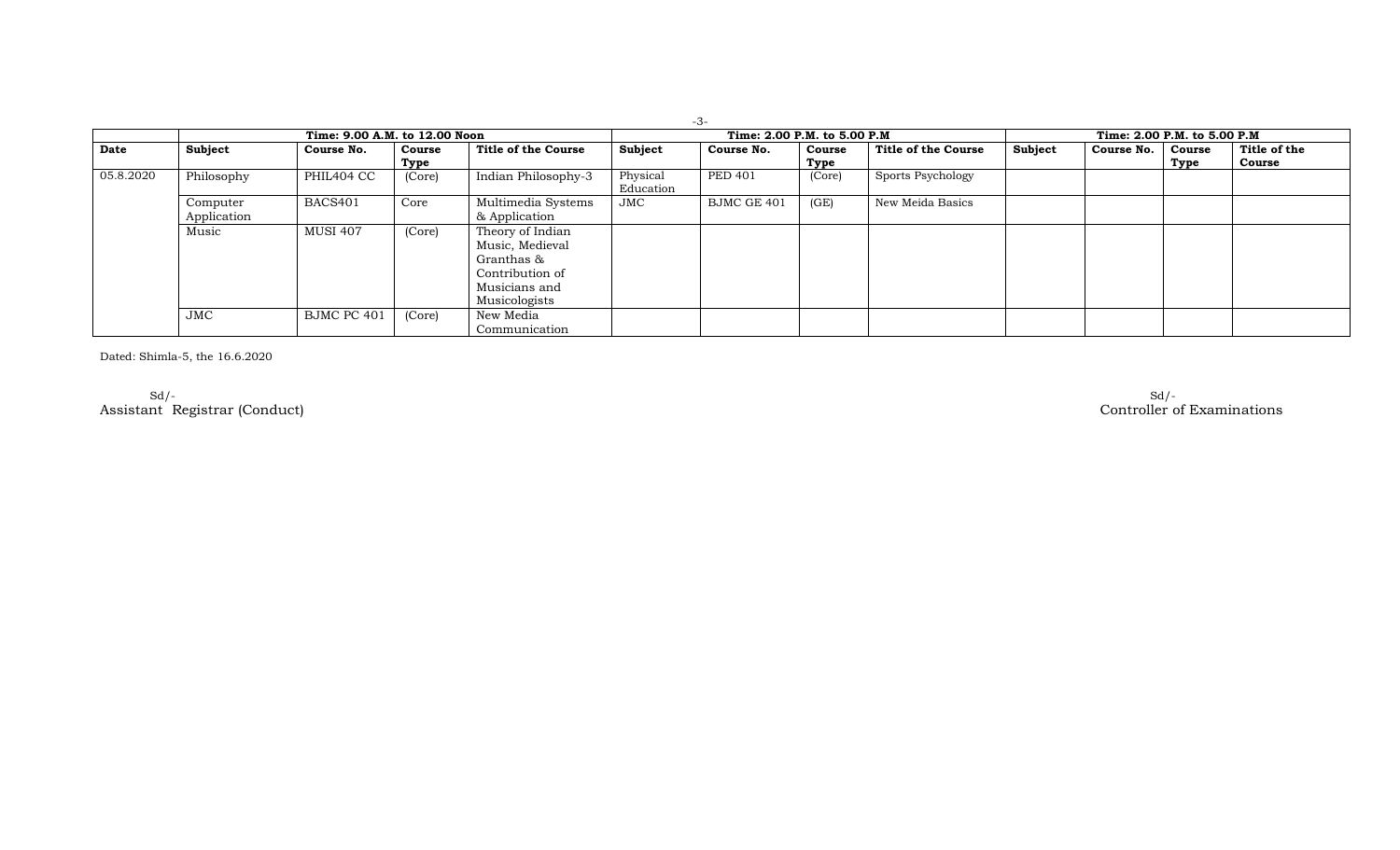### **HIMACHAL PRADESH UNIVERSITY 'CONDUCT BRANCH' SHIMLA-5.**

Tentative Date-sheet for Under-Graduate Classes B.A/B.Sc./B.Com 6th End-Semester(New Batch) examination under UGC CBCS to be held in July, 2020 **Theory Examination:**

|           | Time: 2.00 P.M. to 5.00 P.M |                 |                     |                                               |             | Time: 9.00 A.M. to 12.00 Noon      |                |                                                                                                                               |         |               | Time: 9.00 A.M. to 12.00 Noon |                                                                                                                                   |  |  |
|-----------|-----------------------------|-----------------|---------------------|-----------------------------------------------|-------------|------------------------------------|----------------|-------------------------------------------------------------------------------------------------------------------------------|---------|---------------|-------------------------------|-----------------------------------------------------------------------------------------------------------------------------------|--|--|
| Date      | Subject                     | Course No.      | Course<br>Type      | Date                                          | Subject     | Course No.                         | Course<br>Type | Date                                                                                                                          | Subject | Course<br>No. | Cours<br>e Type               | Date                                                                                                                              |  |  |
| 16.7.2020 | Music                       | <b>MUSI803</b>  | <b>DSE</b>          | <b>HINDUSTANI</b><br>MUSIC                    | Mathematics | MATH601                            | <b>DSE</b>     | <b>NUMERICAL</b><br><b>METHODS</b>                                                                                            | B.Com   | <b>BC6.1</b>  | DSE                           | Corporate Tax<br>a.<br>Planning<br>Banking and<br>b.<br>Insurance<br>Management<br>$C_{\star}$<br>Accounting                      |  |  |
|           |                             |                 |                     |                                               |             | MATH602                            | <b>DSE</b>     | <b>COMPLEX</b><br><b>ANALYSIS</b>                                                                                             |         |               |                               |                                                                                                                                   |  |  |
|           |                             |                 |                     |                                               |             | MATH603                            | <b>DSE</b>     | <b>LINEAR</b><br>PROGRAMMING                                                                                                  |         |               |                               |                                                                                                                                   |  |  |
| 17.7.2020 | Public<br>Administration    | <b>PUBA0602</b> | DSE                 | Public Policy &<br>Administration in<br>India | Philosophy  | <b>PHIL 602</b>                    | DSE            | Western philosophy-2                                                                                                          |         |               |                               |                                                                                                                                   |  |  |
|           |                             | <b>PUBA 603</b> |                     | Public Finance &<br>Administration            | Botany      | <b>BOT A601</b>                    | <b>DSE</b>     | Cell and Molecular<br><b>Biology</b>                                                                                          |         |               |                               |                                                                                                                                   |  |  |
|           |                             |                 |                     |                                               |             | BOTA602                            | $_{\rm DSE}$   | <b>Bioinformatics</b>                                                                                                         |         |               |                               |                                                                                                                                   |  |  |
|           |                             |                 |                     |                                               |             | <b>BOTA 603</b>                    | <b>DSE</b>     | Genetics & Plant<br><b>Breeding</b>                                                                                           |         |               |                               |                                                                                                                                   |  |  |
| 18.7.2020 | English                     | <b>ENGL 603</b> | AEEC/<br><b>SEC</b> | <b>Business</b><br>Communication              | Physics     | <b>PHYS601</b>                     | <b>DSE</b>     | <b>NUCLEAR AND</b><br>PARTICLE PHYSICS                                                                                        |         |               |                               |                                                                                                                                   |  |  |
|           |                             |                 |                     |                                               |             | <b>PHYS602</b>                     | $_{\rm DSE}$   | <b>QUANTUM</b><br><b>MECHANICS</b>                                                                                            |         |               |                               |                                                                                                                                   |  |  |
| 20.7.2020 | Political Science           | <b>POLS 602</b> | <b>DSE</b>          | Democracy and<br>Governance                   | Zoology     | ZOOL 601                           | <b>DSE</b>     | <b>INSECT, VECTORS</b><br>AND DISEASES                                                                                        |         |               |                               |                                                                                                                                   |  |  |
|           |                             | <b>POLS 603</b> | <b>DSE</b>          | Understanding<br>Globalization                |             | ZOOL 602                           | <b>DSE</b>     | <b>IMMUNOLOGY</b>                                                                                                             |         |               |                               |                                                                                                                                   |  |  |
|           |                             |                 |                     |                                               |             | ZOOL 603                           | DSE            | <b>REPRODUCTIVE</b><br><b>BIOLOGY</b>                                                                                         |         |               |                               |                                                                                                                                   |  |  |
| 21.7.2020 | Hindi                       | <b>HIND603</b>  | <b>DSE</b>          | Chhayavadotar<br>Hindi Kavita                 | Journalism  | BJMCPD601P                         | <b>DSE</b>     | Introduction to Photo<br>Journalism                                                                                           | B.Com   | BC6.2         | <b>DSE</b>                    | <b>International Business</b><br>a.<br>Office Management and<br>b.<br>Secretarial Practice<br>Fundamentals of<br>c.<br>Investment |  |  |
| 22.7.2020 | Sociology                   | SOCL602         | $_{\rm DSE}$        | Social Stratification                         | Chemistry   | CHEM DSE<br>604                    | $_{\rm DSE}$   | Chemistry of Main<br>group Elements,<br>Theories of acids and<br><b>Bases</b>                                                 |         |               |                               |                                                                                                                                   |  |  |
|           |                             | SOCL603         |                     | Gender and<br>Sexuality                       |             | CHEM DSE<br>605<br><b>CHEM DSE</b> |                | Organometallics,<br>Bioinorganic<br>Chemistry,<br>Polynuclear<br>Hydrocarbons and<br>UV, IR Spectroscopy<br>Molecules of Life |         |               |                               |                                                                                                                                   |  |  |
|           |                             |                 |                     |                                               |             | 606                                |                |                                                                                                                               |         |               |                               |                                                                                                                                   |  |  |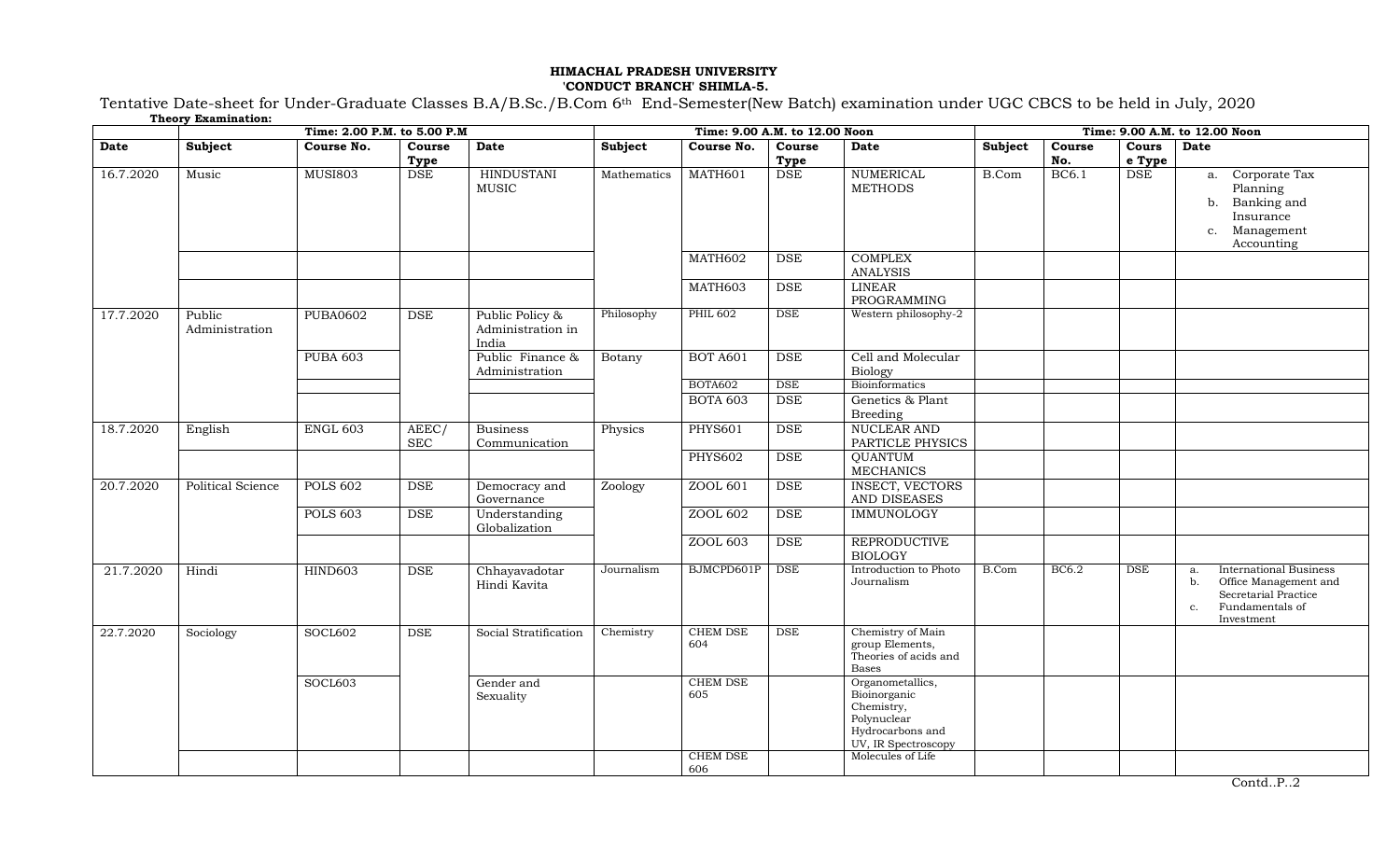|           |                                          |                             |                |                                                                                     |                         | $-2-$              |                               |                                                                 |         |              |                |                                      |
|-----------|------------------------------------------|-----------------------------|----------------|-------------------------------------------------------------------------------------|-------------------------|--------------------|-------------------------------|-----------------------------------------------------------------|---------|--------------|----------------|--------------------------------------|
|           |                                          | Time: 2.00 P.M. to 5.00 P.M |                |                                                                                     |                         |                    | Time: 9.00 A.M. to 12.00 Noon |                                                                 |         |              |                | Time: 9.00 A.M. to 12.00 Noon        |
| Date      | Subject                                  | Course No.                  | Course<br>Type | Title of the Course                                                                 | Subject                 | Course No.         | Course<br>Type                | Title of the Course                                             | Subject | Course No.   | Course<br>Type | Title of the Course                  |
| 23.7.2020 | History                                  | <b>HIST108</b>              | <b>DSE</b>     | Patterns of<br>Capitalism in<br>Europe: c. 16th<br>Century to early 20th<br>Century | Computer<br>Application | BACS605            | <b>DSE</b>                    | Software Engineering                                            | B.Com   | <b>BC6.3</b> | <b>SEC</b>     | Personal Selling and<br>Salesmanship |
|           |                                          | <b>HIST109</b>              | <b>DSE</b>     | Society and Economy<br>of Modern Europe:<br>15th-18th Century                       |                         |                    |                               |                                                                 |         |              |                |                                      |
|           |                                          | <b>HIST110</b>              | <b>DSE</b>     | Political History of<br>Modern Europe: 15th-<br>18th Century                        |                         |                    |                               |                                                                 |         |              |                |                                      |
| 24.7.2020 | Sanskrit                                 | SKT-AEEC-601                | AEEC/SEC       | Bhartiya<br>Vastushastra                                                            | Psychology              | BAPSYC611          | <b>DSE</b>                    | Health and Well-being                                           |         |              |                |                                      |
| 25.7.2020 | <b>Political Science</b>                 | <b>POLS601</b>              | <b>SEC</b>     | <b>Conflict and Peace</b><br>Building                                               | Botany                  | <b>BOTA 605</b>    | <b>SEC</b>                    | Mushroom Cultivation<br>Technology                              |         |              |                |                                      |
|           | Public<br>Administration                 | <b>PUBA 601</b>             | <b>SEC</b>     | Stress & Time<br>Management                                                         | Botany                  | <b>BOTA 604</b>    | <b>SEC</b>                    | Plant Diversity and<br>Human Welfare                            |         |              |                |                                      |
|           | Geography                                | GEOGP604SEC                 | <b>SEC</b>     | Field Techniques &<br><b>Survey Based Project</b><br>Report                         | Zoology                 | ZOOL 604           | <b>SEC</b>                    | <b>AQUARIUM FISH</b><br><b>KEEPING</b>                          |         |              |                |                                      |
|           | Philosophy                               | <b>PHIL 604</b>             | <b>SEC</b>     | <b>Applied Ethics</b>                                                               |                         | ZOOL 605           | <b>SEC</b>                    | <b>RESEARCH</b><br>METHODOLOGY                                  |         |              |                |                                      |
|           | Psychology                               | BAPSYC610                   | SEC            | Application of social<br>psychology                                                 | Geology                 | GEOL 602           | <b>SEC</b>                    | Photo Geology and<br>Remote Sensing                             |         |              |                |                                      |
|           | Apparel Design and<br>Construction       | BAADC 610                   | <b>SEC</b>     | Fashion Event<br>Management                                                         | Mathematics             | MATH605            | <b>SEC</b><br><b>SEC</b>      | Transportation and<br>Game Theory                               |         |              |                |                                      |
|           | Nutrition and<br><b>Health Education</b> | <b>BANHE 610</b>            | <b>SEC</b>     | Food and Nutrition                                                                  | Physical<br>Science     | MATH606<br>BPHS601 | <b>SEC</b>                    | <b>Graph Theory</b><br>Basics of Database<br>Management Systems |         |              |                |                                      |
|           |                                          |                             |                |                                                                                     |                         | <b>BPHS602</b>     | <b>SEC</b>                    | System Analysis and<br>Design                                   |         |              |                |                                      |
|           | Tourism                                  | TTMC602                     | <b>SEC</b>     | Skilling for Media<br>and Journalism in<br>Tourism                                  | History                 | <b>HIST123</b>     | <b>SEC</b>                    | Orality and Oral<br>Culture in India                            |         |              |                |                                      |
|           |                                          | TTMC603                     | <b>SEC</b>     | Hotel & Resort<br>Management                                                        | Economics               | ECON619            | <b>SEC</b>                    | Demography                                                      |         |              |                |                                      |
|           | Journalism                               | BJMCPS601                   | <b>SEC</b>     | Film Appreciation<br>Skills                                                         |                         | ECON620            | <b>SEC</b>                    | Money and Financial<br>Markets                                  |         |              |                |                                      |
| 27.7.2020 | English                                  | ENGL 602                    | <b>DSE</b>     | Academic Writing<br>and Composition                                                 |                         |                    |                               |                                                                 | B.Com   | <b>BC6.4</b> | GE             | Indian Economy                       |

Contd..P…3…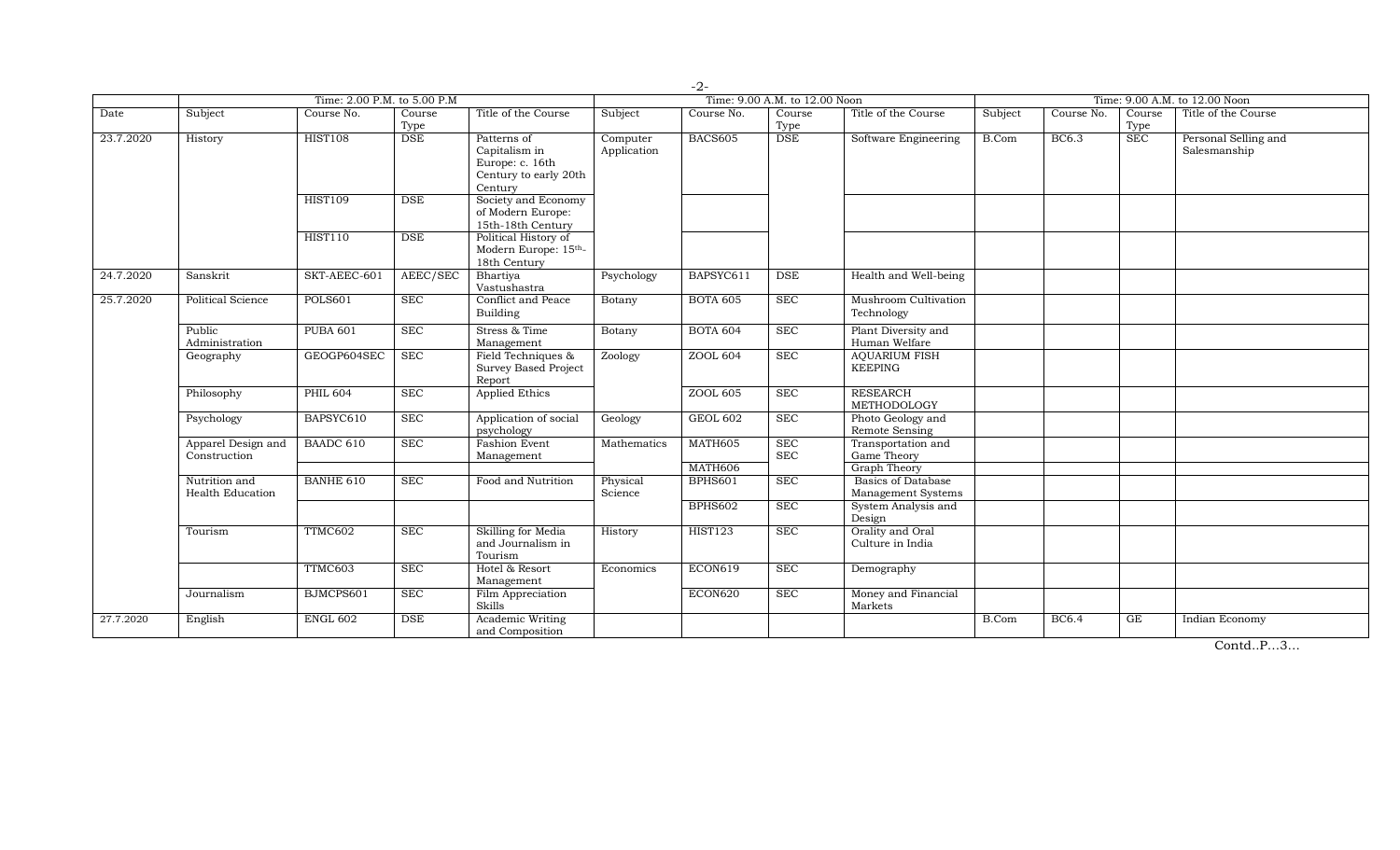|           |                                          |                  | Time: 2.00 P.M. to 5.00 P.M |                                                   |                                       |                           |                     | Time: 9.00 A.M. to 12.00 Noon                                       |         |               | Time: 9.00 A.M. to 12.00 Noon |                     |
|-----------|------------------------------------------|------------------|-----------------------------|---------------------------------------------------|---------------------------------------|---------------------------|---------------------|---------------------------------------------------------------------|---------|---------------|-------------------------------|---------------------|
| Date      | Subject                                  | Course No.       | Course<br>Type              | Title of the Course                               | Subject                               | Course No.                | Course<br>Type      | Title of the Course                                                 | Subject | Course<br>No. | Course<br>Type                | Title of the Course |
| 28.7.2020 | Economics                                | ECON610          | DSE                         | International Economics (Common<br>with ECONH621) | Geology                               | GEOL 601                  | DSE                 | Elements of Applied Geology                                         |         |               |                               |                     |
|           |                                          | ECON611          | <b>DSE</b>                  | Mathematical Economics                            | Apparel<br>Design and<br>Construction | <b>BAADC</b><br>611       | <b>DSE</b>          | Apparel Construction                                                |         |               |                               |                     |
|           |                                          |                  |                             |                                                   | Nutrition and<br>Health<br>Education  | <b>BANHE</b><br>611       | <b>DSE</b>          | Therapeutic Nutrition                                               |         |               |                               |                     |
|           |                                          |                  |                             |                                                   | Sculpture                             | SCUL601                   | Core                | Western Contemporary Sculptors                                      |         |               |                               |                     |
|           |                                          |                  |                             |                                                   | Dance                                 | <b>DANC 803</b>           | DSE                 | Kathak Dance                                                        |         |               |                               |                     |
|           |                                          |                  |                             |                                                   | Painting                              | <b>PAIN601</b>            | Core                | Study of Major Indian Artist II                                     |         |               |                               |                     |
|           |                                          |                  |                             |                                                   | Applied Art                           | APPL601                   | Core                | Introduction to Applied Art-II<br>(Marketing Research and Painting) |         |               |                               |                     |
|           |                                          |                  |                             |                                                   | Physical<br>Education                 | <b>PED602</b>             | <b>DSE</b>          | Methods of Teaching in Physical<br>Education                        |         |               |                               |                     |
|           |                                          |                  |                             |                                                   | Physical<br>Education                 | <b>PED603</b>             | <b>DSE</b>          | Officiating and Coaching                                            |         |               |                               |                     |
| 29.7.2020 | Political Science                        | <b>POLS 604</b>  | $\operatorname{GE}$         | Human Rights, Gender and<br>Environment           | History                               | <b>HIST114</b>            | GE                  | Gender and Education in India                                       |         |               |                               |                     |
|           | Sociology                                | SOCL604          | GE                          | Economy and Society                               |                                       | <b>HIST115</b>            |                     | History of Indian Journalism:<br>Colonial and Post Colonial Period  |         |               |                               |                     |
|           | Economics                                | ECON625          | $\operatorname{GE}$         | Economic Systems                                  |                                       | <b>HIST116</b>            |                     | Cultures in the Subcontinent                                        |         |               |                               |                     |
|           |                                          | ECON626          | $\operatorname{GE}$         | Contemporary Issues in Indian<br>Economy - II     | English                               | <b>ENGL 601</b>           | GE                  | Language, Literature and Culture                                    |         |               |                               |                     |
|           | Geography                                | GEOGP602<br>GE   | GE                          | Sustainability and Development                    |                                       |                           |                     |                                                                     |         |               |                               |                     |
|           | Hindi                                    | <b>HIND604</b>   | $\operatorname{GE}$         | Sarajnatmak lekhan ke vividh kshetr               | Public<br>Administratio<br>n          | <b>PUBA 604</b>           | $\operatorname{GE}$ | E-Governance                                                        |         |               |                               |                     |
|           | Apparel Design and<br>Construction       | BAADC 612        | $\operatorname{GE}$         | Fashion Design and Development                    | Sanskrit                              | SKT-GE-<br>603            | GE                  | Bhasha Vigyan ke mool bhut<br>sidhanth                              |         |               |                               |                     |
|           | Nutrition and<br><b>Health Education</b> | <b>BANHE 612</b> | GE                          | Nutrition: A Lifespan Approach                    | Philosophy                            | <b>PHIL602</b>            | GE                  | Yoga                                                                |         |               |                               |                     |
|           | Tourism                                  | TTMC605          | $\operatorname{GE}$         | Transport service in Tourism                      | Mathematics                           | MATH607                   | GE                  | Descriptive Statistics and<br>Probability Theory                    |         |               |                               |                     |
|           | Physical Education                       | <b>PED604</b>    | GE                          | Yoga                                              | Psychology                            | BAPSYC61<br>$\mathcal{D}$ | GE                  | Psychology of Gender                                                |         |               |                               |                     |
|           | Journalism                               | BJMCGE60         | GE                          | Introduction to Visual<br>Communication           |                                       |                           |                     |                                                                     |         |               |                               |                     |
|           | Computer<br>Application                  | <b>BACS606</b>   | GE                          | Multimedia and Web Design                         |                                       |                           |                     |                                                                     |         |               |                               |                     |
| 30.7.2020 | Sanskrit                                 | SKT-DSE-<br>602  | <b>DSE</b>                  | Sahityeck samalochana                             | Physical<br>Science                   | <b>BPHS 603</b>           | DSE                 | Database Applications                                               |         |               |                               |                     |
|           |                                          |                  |                             |                                                   |                                       | BPHS604                   | <b>DSE</b>          | <b>Computer Networks</b>                                            |         |               |                               |                     |
|           |                                          |                  |                             |                                                   | Geography                             | GEOGP602<br>$-1$ DSE $-$  | <b>DSE</b>          | Disaster Management                                                 |         |               |                               |                     |
|           |                                          |                  |                             |                                                   |                                       | GEOGP602<br>$-2$ DSE $-$  |                     | Geography of Tourism                                                |         |               |                               |                     |

Contd….p..4..